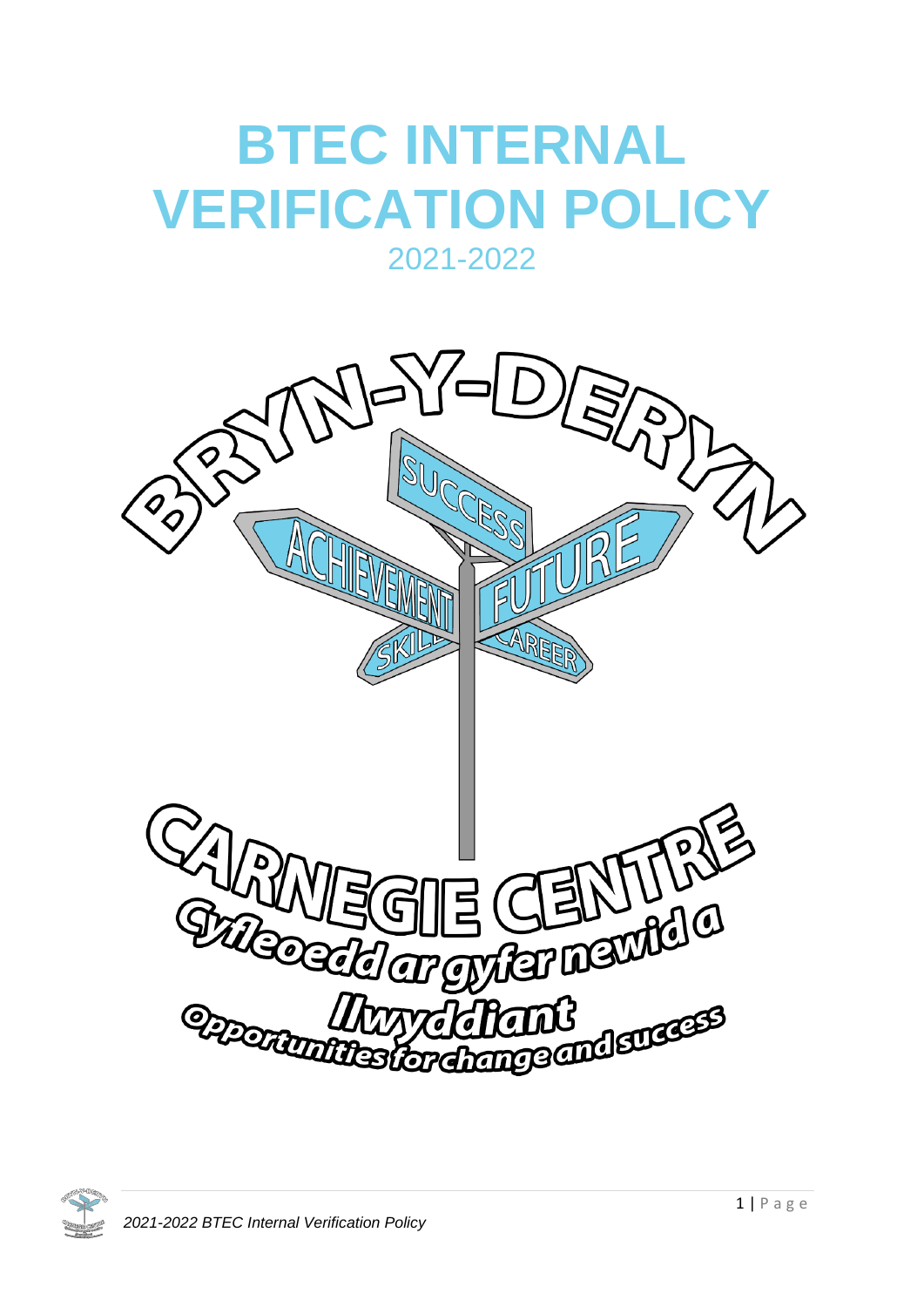For the purpose of this policy where you read Bryn y Deryn (ByD) it means Bryn y Deryn & The Carnegie Centre

## **Internal Verification Policy**

## **Aim:**

- 1. To ensure there is an accredited Lead Internal Verifier in each principal subject area (BTEC Entry Level - Level 3)
- 2. To ensure that Internal Verification is valid, reliable and covers all Assessors and programme activity.
- 3. To ensure that the Internal Verification procedure is open, fair and free from bias
- 4. To ensure that there is accurate and detailed recording of Internal Verification decisions

In order to do this, Bryn y Deryn and Carnegie Centre will ensure:

- Where required by the qualification, appoint a Lead Internal Verifier is appropriately for each subject area, is registered with Pearson and has undergone the necessary standardisation processes
- Each Lead Internal Verifier oversees effective Internal Verification systems in their subject area
- Staff are briefed and trained in the requirements for current Internal Verification procedures
- Effective Internal Verification roles are defined, maintained and supported Internal Verification is promoted as a developmental process between staff
- Standardised Internal Verification documentation is provided and used
- All centre assessment instruments are verified as fit for purpose
- An annual Internal Verification schedule, linked to assessment plans, is in place
- An appropriately structured sample of assessment from all programmes, units, sites and Assessors is Internally Verified, to ensure centre programmes conform to national standards
- Secure records of all Internal Verification activity are maintained
- The outcome of Internal Verification is used to enhance future assessment practice